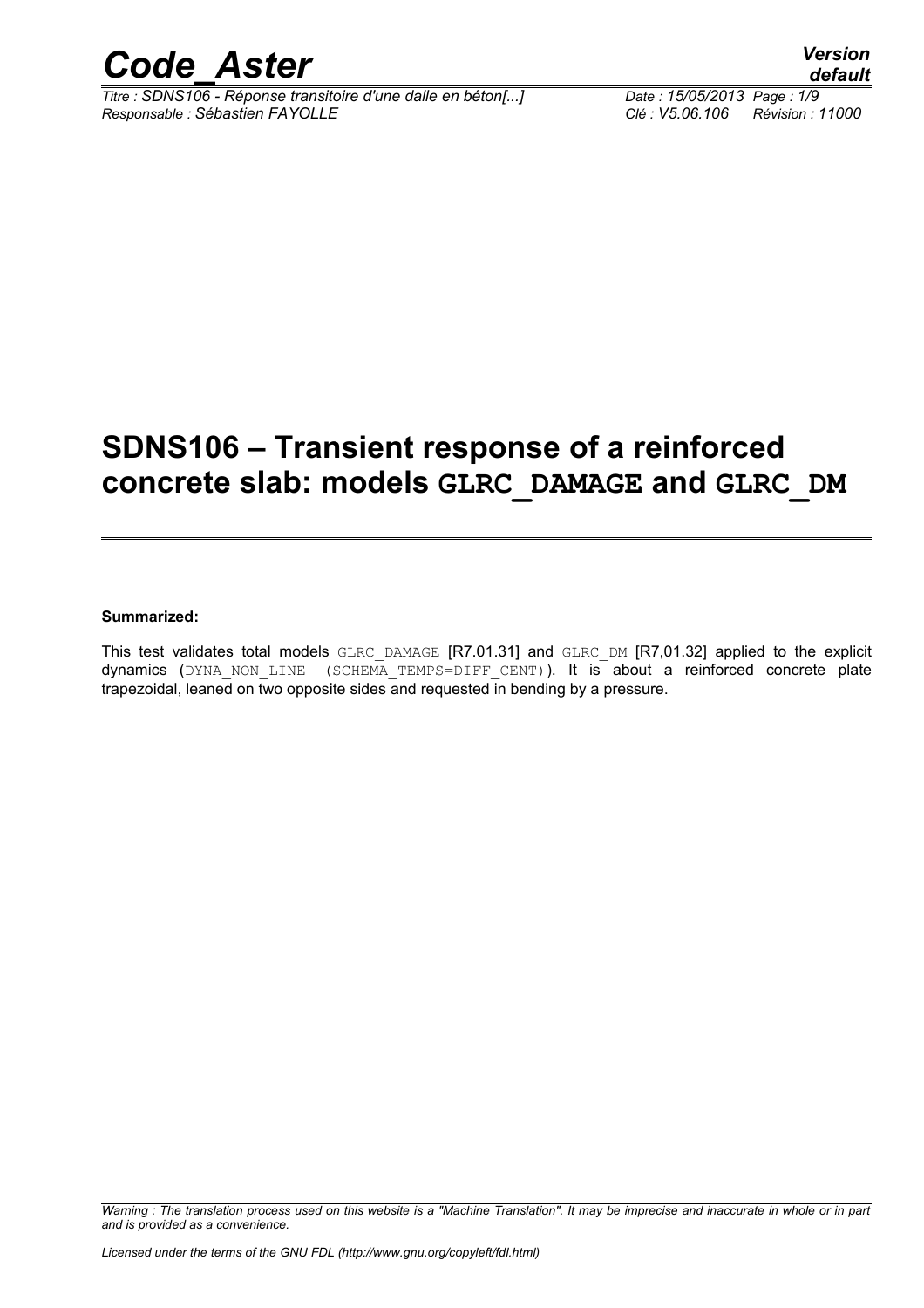*Titre : SDNS106 - Réponse transitoire d'une dalle en béton[...] Date : 15/05/2013 Page : 2/9 Responsable : Sébastien FAYOLLE Clé : V5.06.106 Révision : 11000*

## **1 Problem of reference**

### **1.1 Geometry**

the geometry used in this case test is a concrete plate reinforced with thickness  $e=0.1$  m and trapezoidal form.



#### **Appear 1.1-a: Studied geometry**

the characteristics of the concrete section reinforced are:

Higher three-dimensions function: section per following linear meter  $x$  and  $y$  $=5.65 10^{-4} m^2 / ml$  ; eccentring compared to the following average average *x* and *y* :  $+0.0475$  *m* (either 95% of the thickness),

lower Three-dimensions function: section per following linear meter *x* and *y*  $=5.65 10^{-4} m^2 / ml$  ; eccentring compared to the following average average *x* and *y* : −0.0475*m* (either 95% of the thickness),

Cables of prestressed: section per following linear meter *x*=4.56 10<sup>−</sup><sup>3</sup>*m* ² /*ml* and *y*=1.32 10<sup>-2</sup> *m*<sup>2</sup>/*ml* ; no the eccentring compared to the average average; prestressed according to *x* and  $y = -3$  *MN*,

Liner: the thickness of the liner is of 6*mm* and is positioned on the lower face.

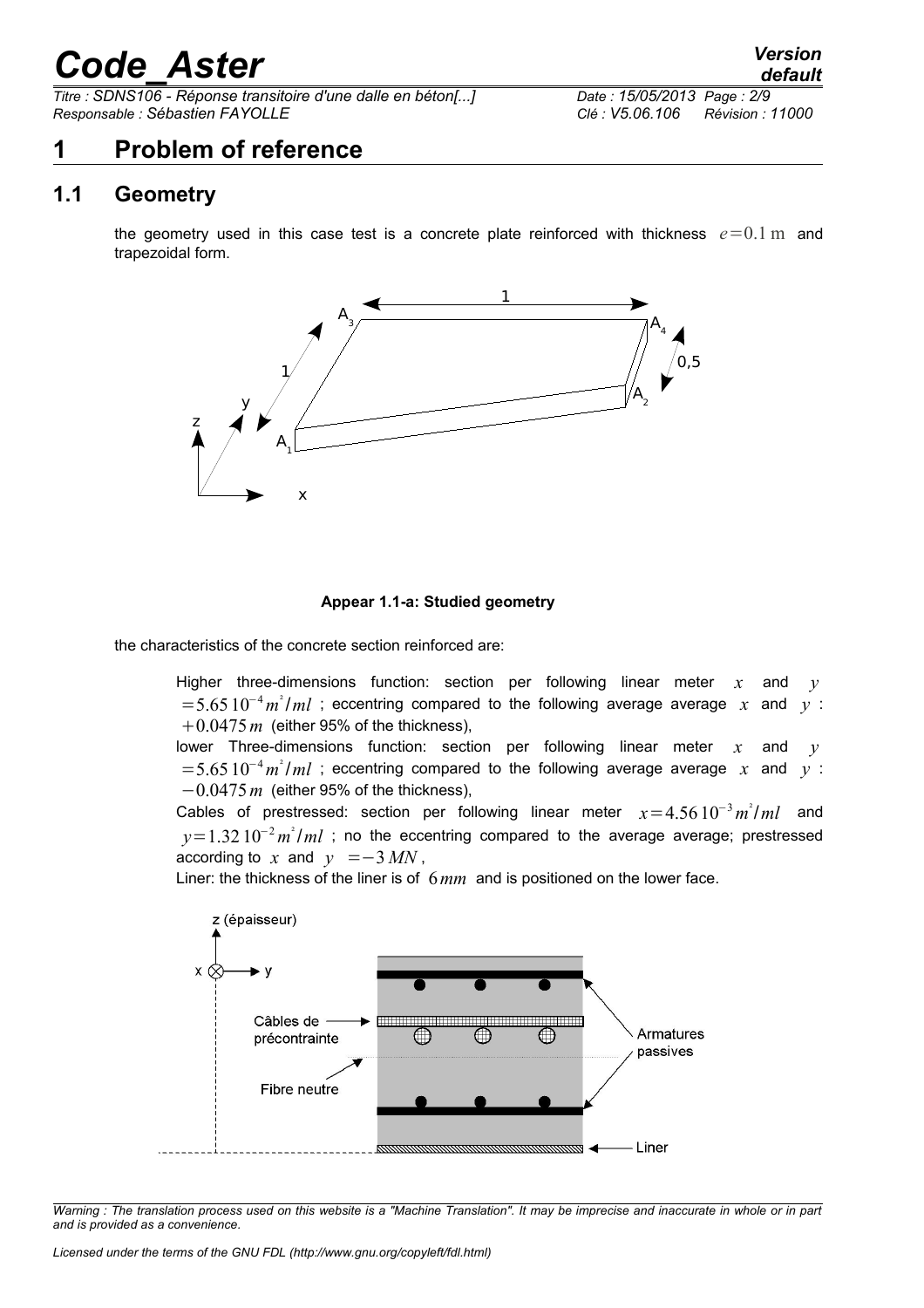$\overline{T}$ itre : **SDNS106 - Réponse transitoire d'une dalle en béton[...]** *Responsable : Sébastien FAYOLLE Clé : V5.06.106 Révision : 11000*

*default*

#### **Appear 1.1-b: Section of the reinforced concrete Properties plate**

#### **1.2 of the materials**

the characteristics of the various materials for modelization GLRC\_DAMAGE are summarized in the table which follows.

| <b>Material</b>                                                  | <b>Modulus</b><br>Young<br>MPa | Poisson'<br>s ratio          | <b>Density</b><br>kg/m <sup>3</sup> | <b>Slope</b><br>hardening | οf | <b>Yield stress in</b><br>tension $MPa$ | Yield<br>stress<br><b>in</b><br>compressio<br>$n$ MPa |
|------------------------------------------------------------------|--------------------------------|------------------------------|-------------------------------------|---------------------------|----|-----------------------------------------|-------------------------------------------------------|
| Concrete                                                         | 30000.                         | 0.2                          | 2500                                |                           |    | $5.-35$                                 |                                                       |
| <b>Steel</b><br>οf<br>reinforcements                             | 200000                         | $\qquad \qquad \blacksquare$ | $\overline{\phantom{a}}$            | 0                         |    | 3000                                    | $-3000$                                               |
| Steel<br>of<br>the<br>liner<br>and the cables of<br>prestressing | 200000                         |                              | $\overline{\phantom{a}}$            | 0.500                     |    |                                         | -500                                                  |

to supplement constitutive law GLRC\_DAMAGE, it is necessary to define the globalized parameters of homogenized model.

|                                                           | <b>Parameters Values</b>                    |                         |   |
|-----------------------------------------------------------|---------------------------------------------|-------------------------|---|
|                                                           | Gamma                                       |                         |   |
|                                                           |                                             | 0.15                    |   |
|                                                           | Ρ2                                          | 0.15                    |   |
|                                                           | $C_{\underline{N}}$                         | 87.3 MPa                |   |
|                                                           | $\bar{C}_{\underline{M}}$                   | 14.8 MPa                |   |
| $\boldsymbol{M}$<br>$\overline{M}$<br>e<br>$\overline{M}$ | $P_2^{\phantom{\dagger}}$<br>éilas<br>$P_f$ | $p_p$<br>P <sub>2</sub> |   |
|                                                           |                                             |                         | ĸ |

#### **Appears 1.2-a: Curve moment – curvature of the behavior of a reinforced concrete plate in bending.**

The characteristic materials for modelization GLRC DM are summarized in the table which follows.

| <b>Parameters</b>         | <b>Values</b> |
|---------------------------|---------------|
| $E_{\mathit{eq}}$         | 30000 MPa     |
| $V_m$                     | 0.22          |
| $E_{\acute{e}g}^{\prime}$ | 73000 MPa     |
|                           | 0.24          |
| $\gamma_{mt}$             | 0.02          |
| $\gamma_{f}$              | 0.05          |
|                           | 470000 N/m    |
|                           | 16000 N       |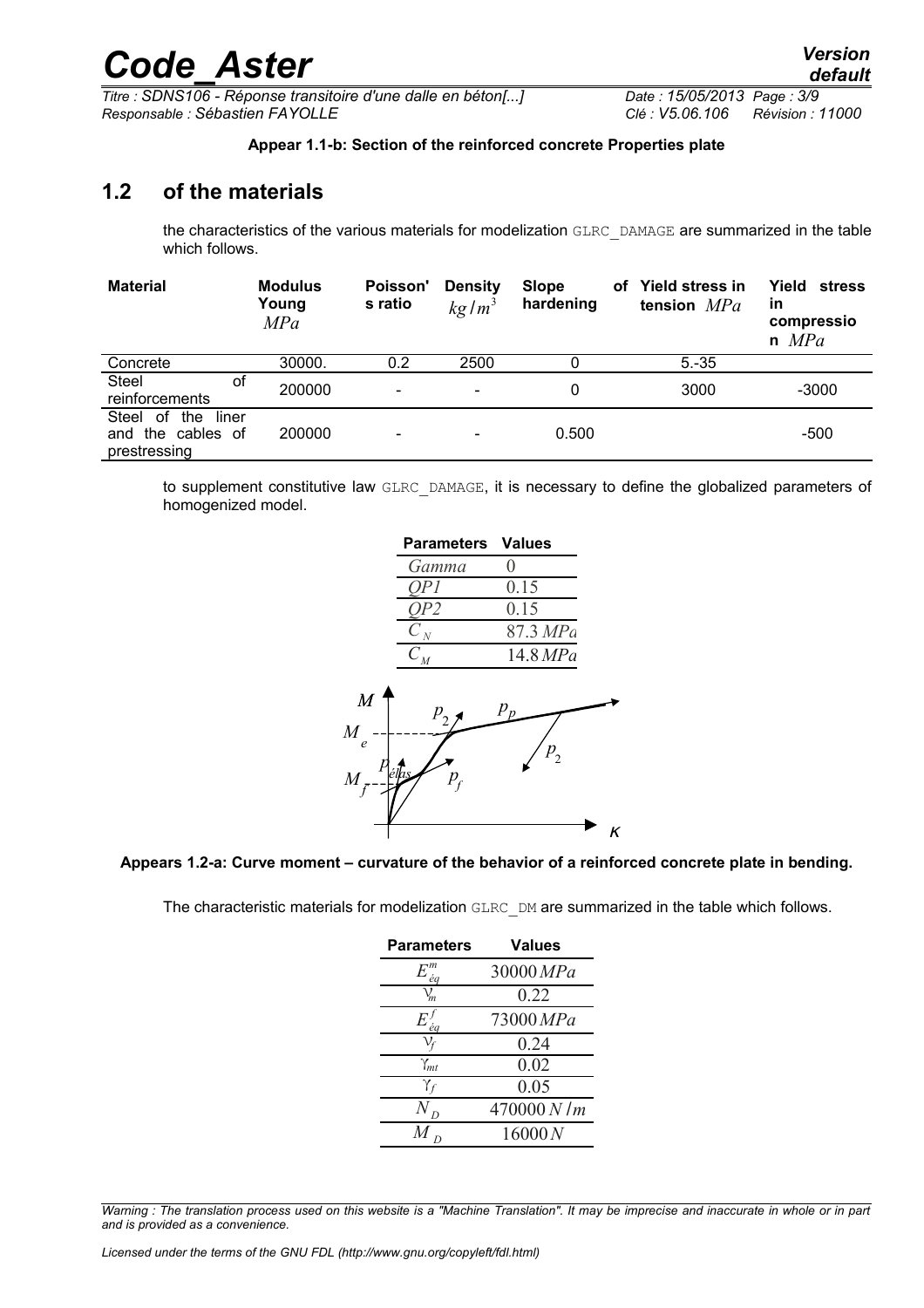*Titre : SDNS106 - Réponse transitoire d'une dalle en béton[...] Date : 15/05/2013 Page : 4/9 Responsable : Sébastien FAYOLLE Clé : V5.06.106 Révision : 11000*

### **1.3 Boundary conditions and loadings**

On the corner *A1* of the plate, one embeds displacements  $u_x = u_y = u_z = 0$ , as well as rotations  $\theta_x = \theta_y = 0$ . Displacements are blocked according to *x* and *z* on the sides *A1A3* and *A2A4* . A pressure is applied to the group of slab in the direction  $(0.0,0.0,1,0)$  and applies  $F<sub>0</sub>=20.10<sup>7</sup> N$  to modelization A. For the modelizations B and C, one applies a nodal force to the group of slab 1500*N* . This force is applied in a progressive way while following the multiplying function represented to the figure which follows.



**Appear 1.3-a: Multiplying function of the loading for the modelizations B and C**

### **1.4 Initial conditions**

IN an initial state, displacements and the velocities are worth zero everywhere.

*Warning : The translation process used on this website is a "Machine Translation". It may be imprecise and inaccurate in whole or in part and is provided as a convenience.*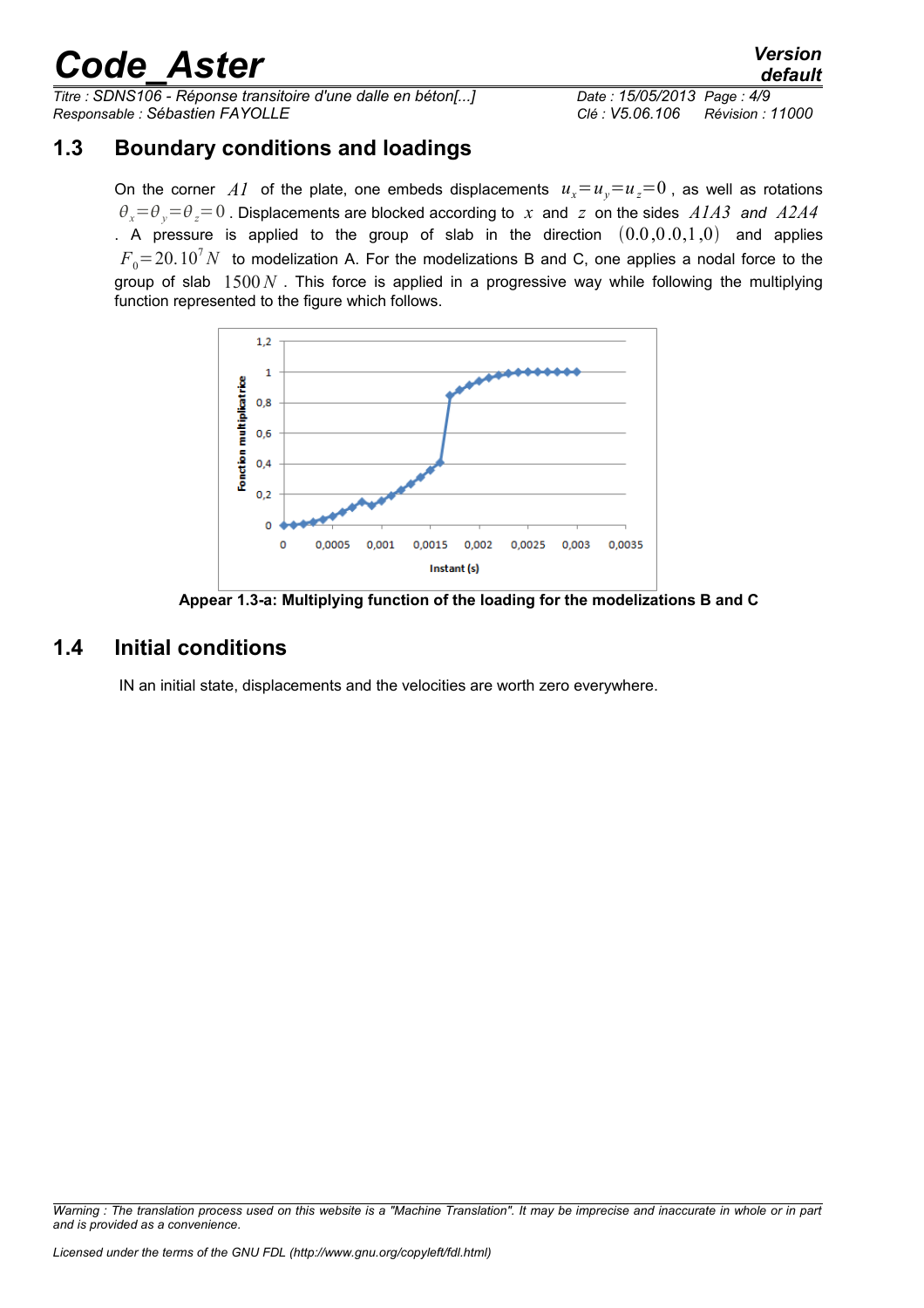*Titre : SDNS106 - Réponse transitoire d'une dalle en béton[...] Date : 15/05/2013 Page : 5/9 Responsable : Sébastien FAYOLLE Clé : V5.06.106 Révision : 11000*

## **2 Reference solution**

#### **2.1 Méthode de calcul**

the values of reference are obtained by comparisons with EUROPLEXUS for modelization A. For the modelizations B and C, the values of reference are the non regression ones.

### **2.2 Quantities and results of reference**

the results of reference for the modelization A are recapitulated in the table which follows. The data are obtained at the point  $P_{04}$  (cf appears 3.1-a).

| <b>Quantities</b>                                                     | <b>Reference</b>                   |
|-----------------------------------------------------------------------|------------------------------------|
| Displacement following z to $t=210^{-5}$ s                            | $-1,7491310^{-4}m$                 |
| Acceleration following z to $t=2.10^{-5}$ s                           | $-7,9996810^{5}$ m.s <sup>-2</sup> |
| following Displacement z at $t=1.10^{-3} s$                           | $-4,493310^{-1}m$                  |
| Velocity following z to $t=110^{-3} s$                                | $-8,2476110^{2}$ m.s <sup>-1</sup> |
| Elastic strain energy to the node 2 of the mesh 1 to $t = 210^{-6} s$ | $1,4606710^{-1}J$                  |

## **2.3 Uncertainties on the solution**

Comparisons with EUROPLEXUS for the temporal responses in displacement, the reactions, and kinetic energy, for a sinusoidal loading

*Warning : The translation process used on this website is a "Machine Translation". It may be imprecise and inaccurate in whole or in part and is provided as a convenience.*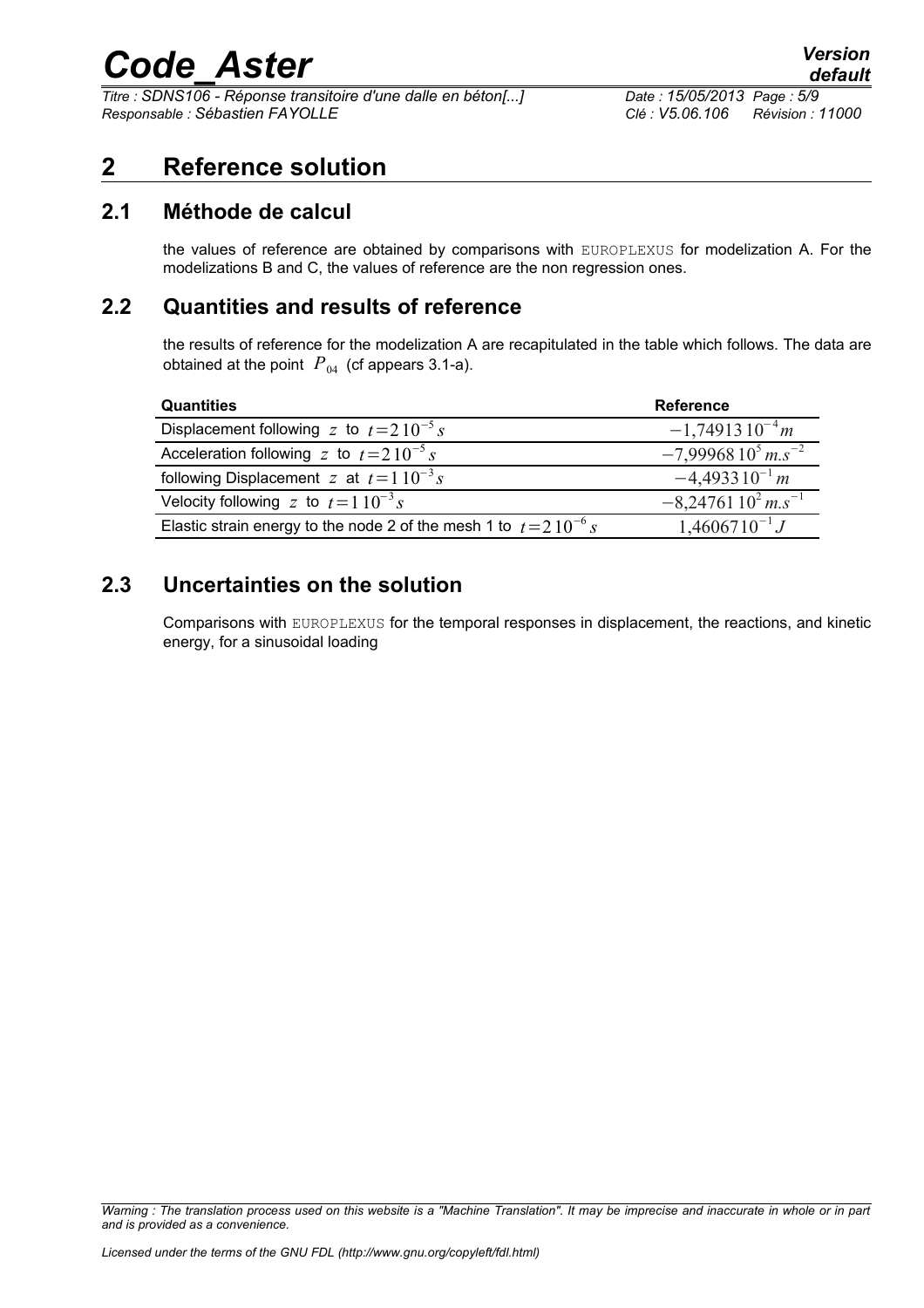*Titre : SDNS106 - Réponse transitoire d'une dalle en béton[...] Date : 15/05/2013 Page : 6/9 Responsable : Sébastien FAYOLLE Clé : V5.06.106 Révision : 11000*

## **3 Modelization A**

## **3.1 Characteristic of the modelization**



## **3.2 Characteristics of the mesh**

Many nodes: 121, Number of meshes: elements TRI3: 200, elements SEG2: 40.

## **3.3 Quantities tested and results**

One tests displacements, velocity and acceleration of the point *P04* at various times. One tests also elastic strain energy in two points of structure.

| <b>Standard</b>                                                                 | identification of<br>reference | Value of reference                 | Tolerance |
|---------------------------------------------------------------------------------|--------------------------------|------------------------------------|-----------|
| Displacement following z with $t=210^{-5} s$                                    | "AUTRE ASTER"                  | $-1,7491310^{-4}m$                 | 0,15      |
| Acceleration following z with $t=210^{-5} s$                                    | "AUTRE ASTER"                  | $-7,9996810^{5}$ m.s <sup>-2</sup> | $10^{-4}$ |
| following Displacement z with $t=110^{-3} s$                                    | "AUTRE ASTER"                  | $-4,493310^{-1} m$                 | 0,03      |
| Velocity following z with $t=1.10^{-3} s$                                       | "AUTRE ASTER"                  | $-8,2476110^{2}$ m.s <sup>-1</sup> | 0,1       |
| formulates Elastic strain energy<br>with the<br>node 2.1 with $t = 2.10^{-6} s$ | "AUTRE ASTER"                  | $1,4606710^{-1}J$                  | $10^{-5}$ |

*Warning : The translation process used on this website is a "Machine Translation". It may be imprecise and inaccurate in whole or in part and is provided as a convenience.*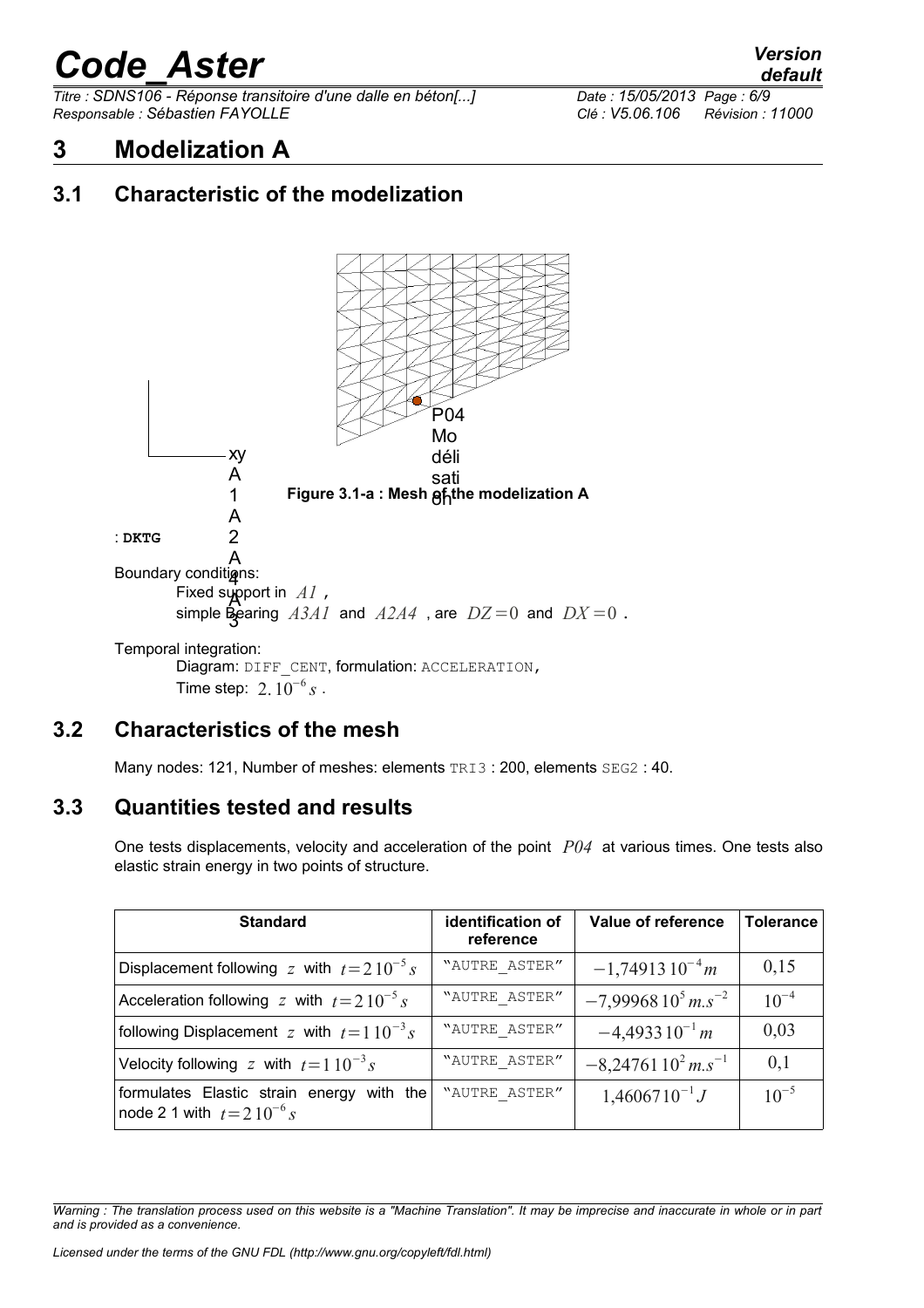$\overline{T}$ itre : *SDNS106 - Réponse transitoire d'une dalle en béton[...] Responsable : Sébastien FAYOLLE Clé : V5.06.106 Révision : 11000*

*default*<br>*Date : 15/05/2013 Page : 7/9* 

## **4 Modelization B**

## **4.1 Characteristic of the modelization**



## **4.2 Characteristics of the mesh**

Many nodes: 121, Number of meshes: elements QUAD4 : 100, elements SEG2 : 40.

## **4.3 Quantities tested and results**

One tests displacements, velocity and acceleration of the point *P04* at various times.

| <b>Standard</b>                                                                 | identification of<br>reference | Value of reference             | <b>Tolerance</b> |
|---------------------------------------------------------------------------------|--------------------------------|--------------------------------|------------------|
| Displacement following z at $t = 2.510^{-3} s$                                  | Non regression                 | $-4.0923810^{-4} m$            | $10^{-5}$        |
| Velocity according to z to $t = 2.5 10^{-3} s$                                  | formula                        | $-0.4984907$ m.s <sup>-1</sup> | $10^{-5}$        |
| with<br>Acceleration<br>according<br>to<br>$\overline{z}$<br>$t = 2.510^{-3} s$ | formula                        | $-56,1819$ m.s <sup>-2</sup>   | $10^{-5}$        |
| following Displacement z with $t=510^{-3} s$                                    | formula                        | $-1.8987610^{-4}m$             | $10^{-5}$        |
| Velocity according to z with $t=5.10^{-3}$ s                                    | formula                        | $0.3652467 m.s^{-1}$           | $10^{-5}$        |
| formula<br>formulates<br>Acceleration<br>$\overline{z}$<br>$t = 510^{-3} s$     | Non regression                 | $-797.416$ m.s <sup>-2</sup>   | $10^{-5}$        |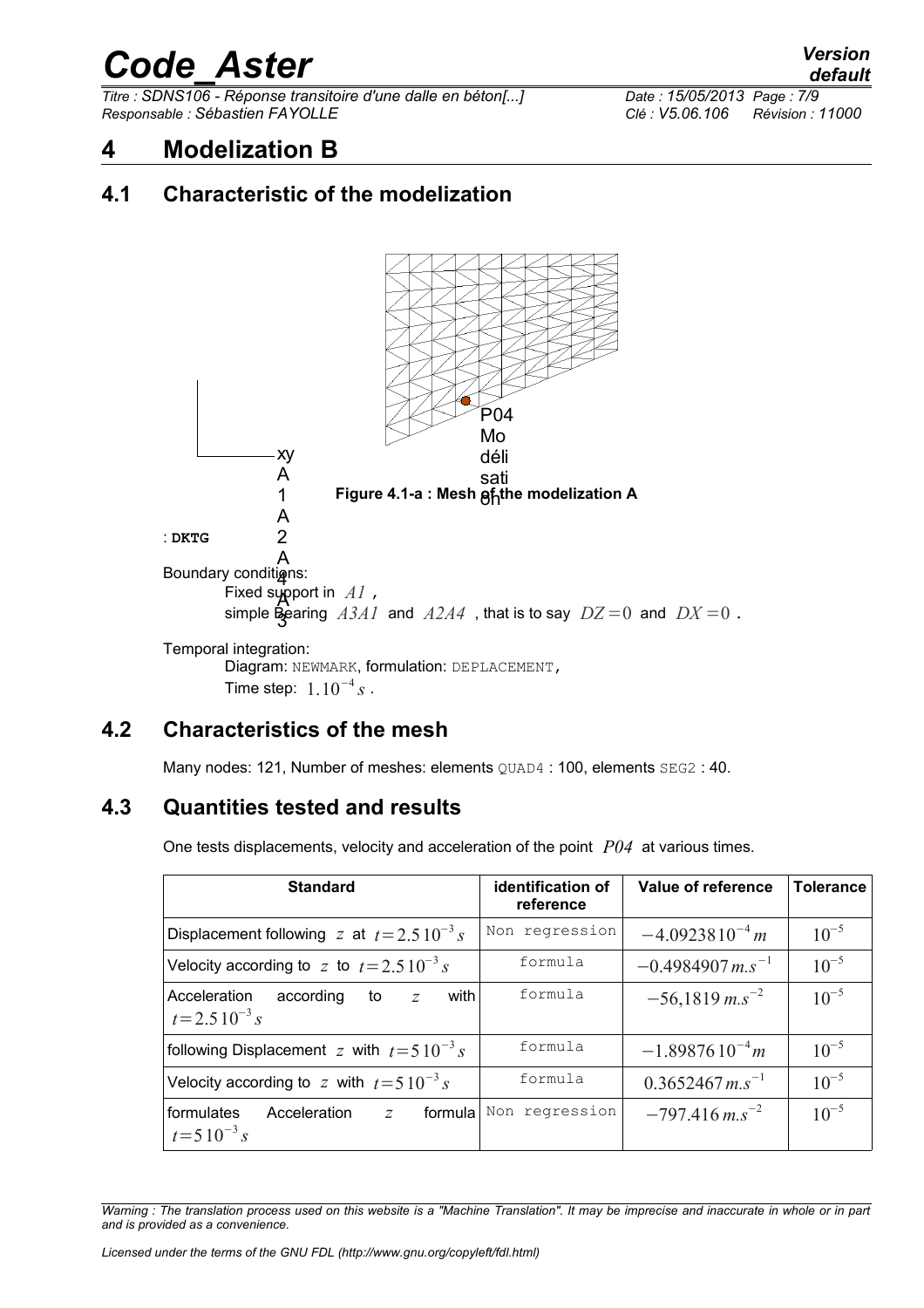*Titre : SDNS106 - Réponse transitoire d'une dalle en béton[...] Date : 15/05/2013 Page : 8/9 Responsable : Sébastien FAYOLLE Clé : V5.06.106 Révision : 11000*

## **5 formula Modelization**

## **5.1 Characteristic of the modelization**



## **5.2 Characteristics of the mesh**

Many nodes: 121, Number of meshes: elements TRI3: 200, elements SEG2: 40.

### **5.3 Quantities tested and results**

One tests displacements, velocity and acceleration of the point *P04* at various times. One tests also elastic strain energy in two points of structure.

| <b>Standard</b>                                                               | identification of<br>reference | Value of reference             | <b>Tolerance</b> |
|-------------------------------------------------------------------------------|--------------------------------|--------------------------------|------------------|
| following<br>with<br>Displacement<br>$\mathcal{Z}$<br>$t = 2.510^{-3} s$      | formula                        | $-3.7103110^{-4}m$             | $10^{-5}$        |
| Velocity according to z with $t = 2.5 10^{-3} s$                              | formula                        | $-0.4496707$ m.s <sup>-1</sup> | $10^{-5}$        |
| with<br>Acceleration<br>according<br>to<br>Z<br>$t = 2.510^{-3} s$            | formula                        | $-61,3004$ m.s <sup>-2</sup>   | $10^{-5}$        |
| following Displacement z with $t=510^{-3} s$                                  | formula                        | $-1.5682710^{-4}m$             | $10^{-5}$        |
| Velocity according to z with $t=510^{-3}$ s                                   | formula                        | $-0.4552156$ m.s <sup>-1</sup> | $10^{-5}$        |
| according<br>with<br>Acceleration<br>to<br>$\overline{z}$<br>$t = 510^{-3} s$ | formula                        | $73.0819$ m.s <sup>-2</sup>    | $10^{-5}$        |